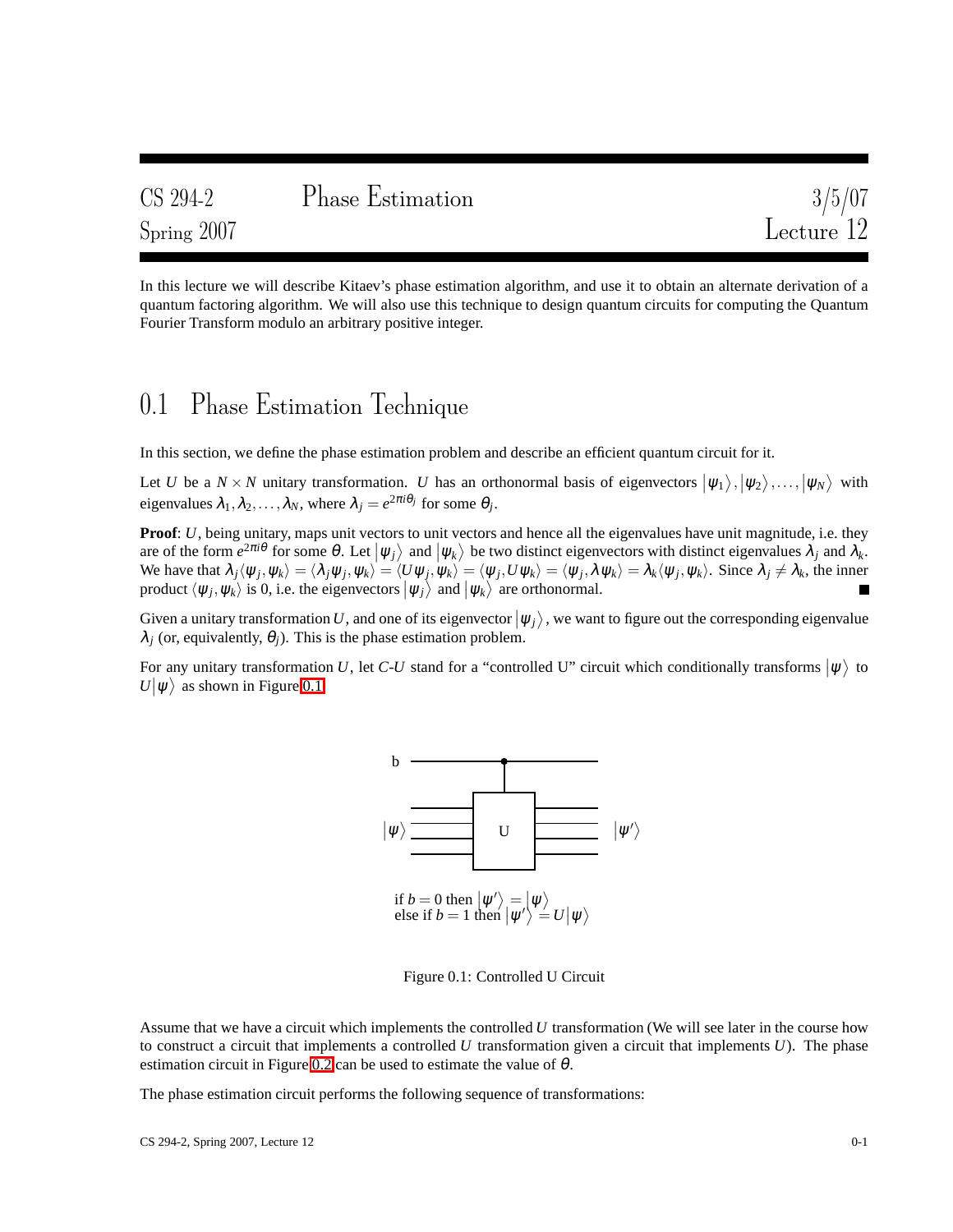

<span id="page-1-0"></span>Figure 0.2: Phase Estimation Circuit

$$
|0\rangle |\psi\rangle \xrightarrow{H} \text{ s.t. } (|0\rangle + |1\rangle)|\psi\rangle
$$
  

$$
\xrightarrow{C-U} \text{ s.t. } |0\rangle |\psi\rangle + \text{s.t. } |1\rangle \lambda |\psi\rangle
$$
  

$$
= (\text{s.t. } |0\rangle + \frac{\lambda}{\sqrt{2}}|1\rangle) \otimes |\psi\rangle
$$

Note that after the *C-U* transformation, the eigenvector remains unchanged while we have been able to put  $\lambda$  into the phase of the first qubit. A Hadamard transform on the first qubit will transform this information into the amplitude which we will be able to measure.

$$
\xrightarrow{H} \frac{1+\lambda}{\sqrt{2}} |0\rangle + \frac{1-\lambda}{\sqrt{2}} |1\rangle
$$

Let *P*(0) and *P*(1) be the probability of seeing a zero and one respectively on measuring the first qubit. If we write  $\lambda = e^{2\pi i \theta}$ , we have:

$$
P(0) = \left| \frac{1 + \cos 2\pi\theta + i \sin 2\pi\theta}{\sqrt{2}} \right|^2 = \frac{1 + \cos 2\pi\theta}{2}
$$

$$
P(1) = \left| \frac{1 - \cos 2\pi \theta - i \sin 2\pi \theta}{\sqrt{2}} \right|^2 = \frac{1 - \cos 2\pi \theta}{2}
$$

There is a bias of  $\frac{1}{2} \cos 2\pi \theta$  in the probability of seeing a 0 or 1 upon measurement. Hence, we can hope to estimate θ by performing the measurement several times. However, to estimate cos2πθ within *m* bits of accuracy, we need to perform  $\Omega(2^m)$  measurements. This follows from the fact that estimating the bias of a coin to within  $\varepsilon$  with probability at least 1 –  $\delta$  requires  $\Theta(\frac{\log(1/\delta)}{\varepsilon^2})$  samples.

We will now see how to estimate  $\theta$  efficiently. Suppose we can implement the  $C_m$ -*U* transformation as defined below.

For any unitary transformation U, let  $C_k$ -U stand for a "k-controlled U" circuit which implements the transformation  $|k\rangle \otimes |\psi\rangle \longrightarrow |k\rangle \otimes U^k |\psi\rangle$  as shown in Figure [0.3.](#page-2-0)

Estimating  $\theta$  within *m* bits of accuracy is equivalent to estimating integer *j*, where  $\frac{j}{2^m}$  is the closest approximation to  $\theta$ . Let  $M = 2^m$  and  $w_M = e^{\frac{2\pi i}{M}}$ .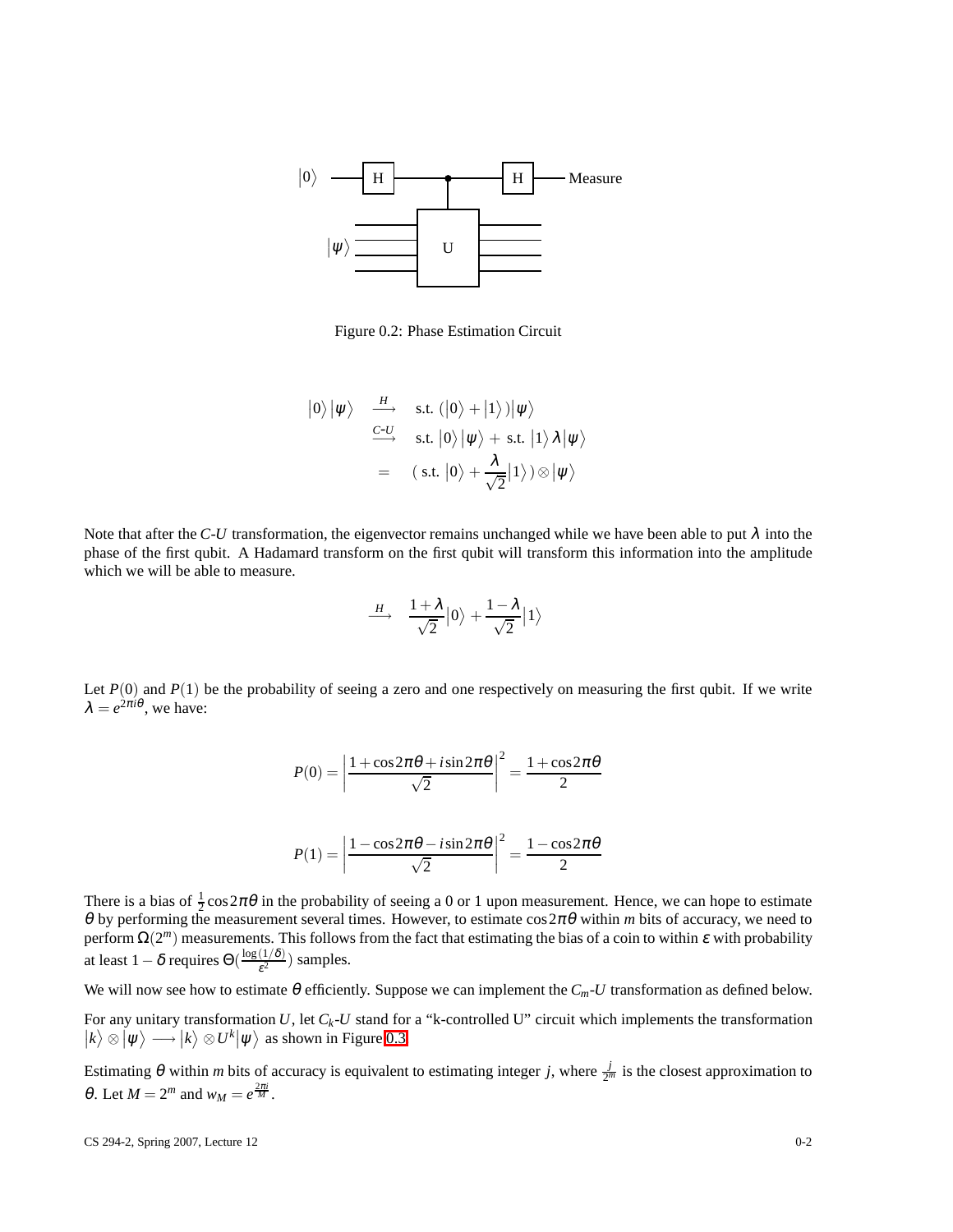

<span id="page-2-0"></span>Figure 0.3: m-Controlled U Circuit



<span id="page-2-1"></span>Figure 0.4: Efficient Phase Estimation Circuit

The circuit in Figure [0.4](#page-2-1) performs the following sequence of transformations:

$$
\begin{array}{cc} \left|0^{m}\right\rangle\left|\psi\right\rangle & \stackrel{H^{\otimes m}}{\longrightarrow} & \left(\dfrac{1}{\sqrt{M}}\sum_{k=0}^{M-1}\left|k\right\rangle\right)\otimes\left|\psi\right\rangle \\ \stackrel{C_{m}-U}{\longrightarrow} & \left(\dfrac{1}{\sqrt{M}}\sum_{k=0}^{M-1}\lambda^{k}\left|k\right\rangle\right)\otimes\left|\psi\right\rangle \\ = & \left(\dfrac{1}{\sqrt{M}}\sum_{k=0}^{M-1}\omega_{m}^{jk}\left|k\right\rangle\right)\otimes\left|\psi\right\rangle \end{array}
$$

Note that the first register now contains the Fourier Transform mod M of *j* and if we apply the reverse of the Fourier Transform mod M (note that quantum circuits are reversible), we will get back *j*.

$$
\stackrel{QFT_M^{-1}}{\longrightarrow}\hspace{0.2cm}\left|j\right>\otimes\left|\psi\right>
$$

If  $\theta = \frac{j}{2n}$  $\frac{j}{2^m}$ , then clearly the circuit outputs *j*. If  $\theta \approx \frac{j}{2^m}$  $\frac{1}{2^m}$ , then the circuit outputs *j* with high probability (Exercise!).

## 0.2 Kitaev's Factoring Algorithm

In this section, we will see how to use the phase estimation circuit to factor a number.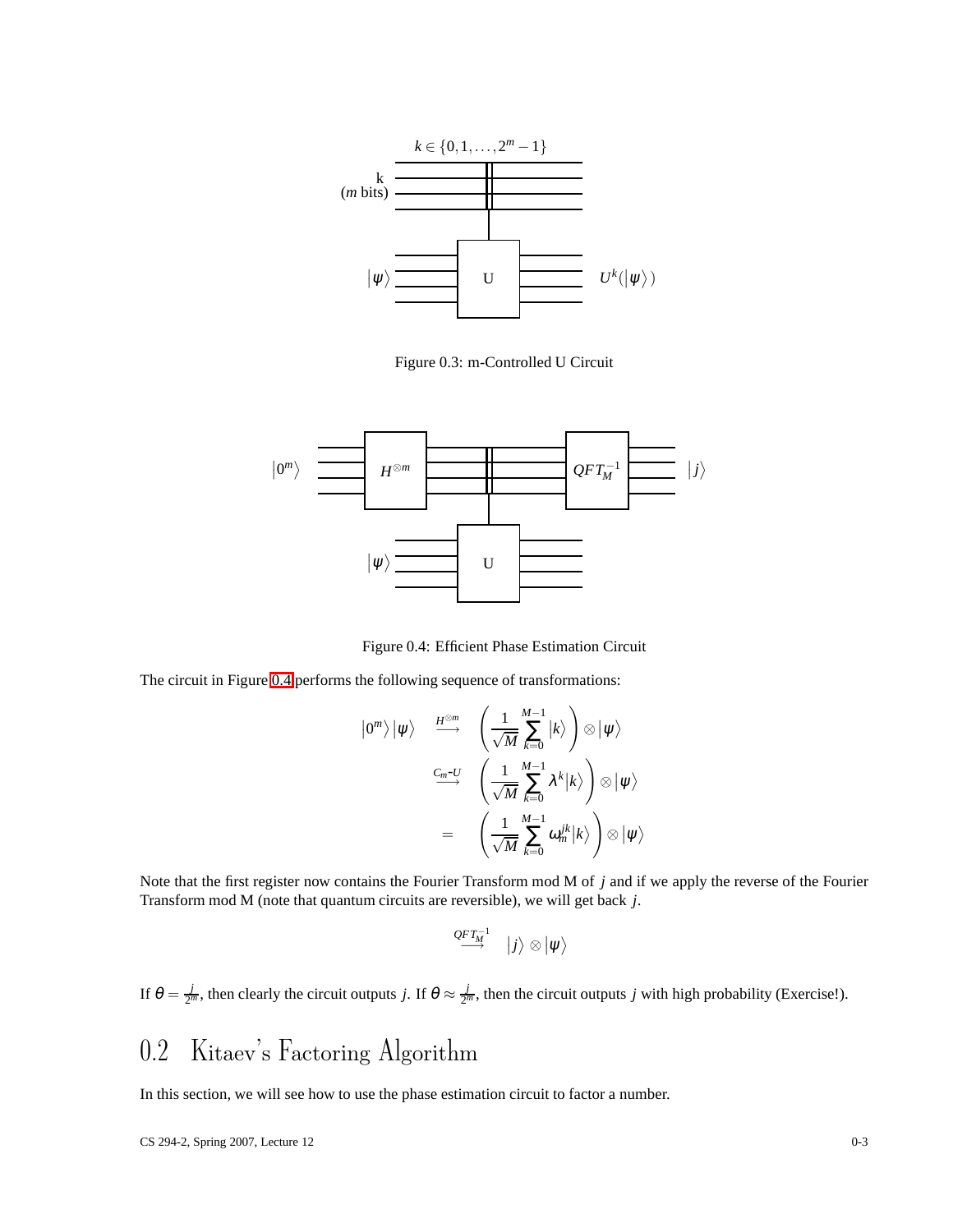

<span id="page-3-0"></span>Figure 0.5: Order Finding Circuit (Kitaev's)

Recall that the problem of factoring reduces to the problem of order finding. To factor *N*, it is sufficient to pick a random number *a* and compute the minimum positive *r* such that  $a^r \equiv 1 \text{ mod } N$ . With reasonable probability, *r* is even and  $a^{r/2} \not\equiv \pm \mod N$  and hence  $N | a^r - 1$ , i.e.  $N | (a^{r/2} + 1)(a^{r/2} - 1)$ . Since *N* does not divide  $a^{r/2} \pm 1$ , it must be the case that a part of it divides  $a^{r/2} + 1$  and hence  $gcd(N, a^{r/2} + 1)$  is a non-trivial factor of *N*.

We now reduce the problem of order finding to the phase estimation problem. Consider the unitary transformation  $M_a:|x\rangle \to |xa \bmod N\rangle$ . Its eigenvectors are  $|\psi_k\rangle = \frac{1}{\sqrt{r}}(|1\rangle + \omega^{-k}|a\rangle + \ldots + \omega^{-k(r-1)}|a^{r-1}\rangle)$ , where  $\omega = e^{2\pi i/r}$ .

$$
M_a|\psi_k\rangle = \frac{1}{\sqrt{r}} (|a\rangle + \omega^{-k} |a^2\rangle + \dots + \omega^{-k(r-1)} |a^r\rangle)
$$
  
=  $\omega^k \frac{1}{\sqrt{r}} (|1\rangle + \omega^{-k} |a\rangle + \dots + \omega^{-k(r-1)} |a^{r-1}\rangle)$   
=  $\omega^k |\psi_k\rangle$ 

It follows that  $|\psi_k\rangle$  is an eigenvector of  $M_a$  with eigenvalue  $\omega^k$ . Hence, if we can implement the  $C_m$ - $M_a$  transformation <sup>ψ</sup>*<sup>k</sup>* and construct the eigenvector  $\psi_k$  for some suitable  $k$ , we can use the phase estimation circuit to obtain an approximation to the eigenvalue  $w^k$  and therefore reconstruct *r* as follows:  $w^k = e^{2\pi i \theta}$  for  $\theta = k/r$ . Recall that phase estimation reconstructs  $\theta \approx \frac{j}{2^m}$  where *j* is the output of the phase estimation procedure carried out to *m* bits of precision. Thus with high probability  $\frac{j}{2^m}$  is a very close approximation to  $\frac{k}{r}$ . Assuming that *k* is relatively prime to *r* (which we will ensure with high probability) we can estimate *r* using the method of continued fractions if we choose  $M \approx N^2$ .

Lets look carefully at the  $C_m$ - $M_a$  transformation. It transforms  $|k\rangle |x\rangle \rightarrow |xa^k \mod N$ . But this is precisely the transformation that does modular exponentiation. There exists a classical circuit that performs this transformation in  $O(|x|^2|k|)$  time, and thus we can construct a quantum circuit that implements the  $C_m$ - $M_a$  transformation.

It is not obvious how to obtain an eigenvector  $|\psi_k\rangle$  for some k, but it is easy to obtain the uniform superposition of the eigenvectors  $|\psi_0\rangle, |\psi_1\rangle \dots |\psi_{r-1}\rangle$ . Note that  $\frac{1}{\sqrt{r}}$ *r*−1 ∑ *k*=0  $|\psi_k\rangle = |1\rangle$ . Hence, if we use  $|1\rangle$  as the second input to the phase estimation circuit, then we will be able to measure a random eigenvalue *w k* , where *k* is chosen u.a.r. from the set  $\{0,\ldots,r-1\}$ . Note that  $k=0$  is completely useless for our purposes. But k will be relatively prime to r with reasonable probability.

With these observations, it is easy to see that the circuit in Figure [0.5](#page-3-0) outputs  $|j\rangle$  with high probability, where  $\frac{j}{2m}$  is the closest approximation to  $\frac{k}{r}$  for some random *k*. Note that with reasonable probability, *k* is relatively prime to *r* and if that be the case, then we can estimate *r* using the method of continued fractions if we choose  $M \approx N^2$ .

Though the thinking and the analysis behind the Kitaev's and Shor's order-finding algorithm are different, it is interest-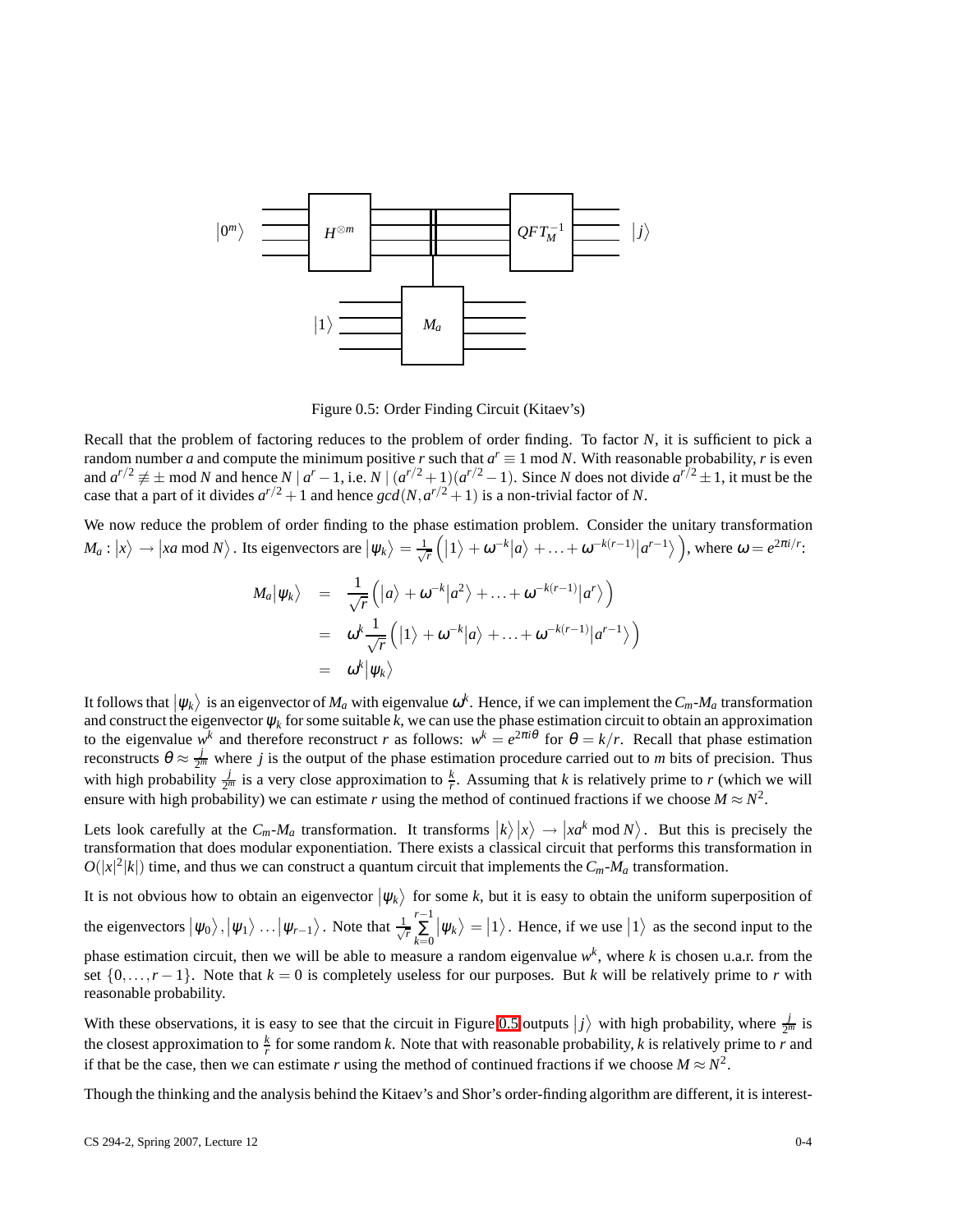ing to note that the two circuits are almost identical. Figure [0.6](#page-4-0) describes the Shor's circuit with *QFT<sup>Q</sup>* transformation replaced by  $H^{\otimes q}$  since both act in an identical manner on  $|0^q\rangle$ . The quantities *q*, *Q* and *x* in the Shor's algorithm correspond to *m*, *M* and *a* in the Kitaev's algorithm. Also, note that raising *a* to some power is same as performing controlled multiplication.



<span id="page-4-0"></span>Figure 0.6: Order Finding Circuit (Shor's)

## 0.3 QFT mod Q

In this section, we will present Kitaev's quantum circuit for computing Fourier Transform over an arbitrary positive integer *Q*, not necessarily a power of 2. Let *m* be such that  $2^{m-1} < Q \le 2^m$  and let  $M = 2^m$ .

Recall that the Fourier Transform mod *Q* sends

$$
|a \bmod Q\rangle \longrightarrow \frac{1}{\sqrt{Q}} \sum_{b=0}^{Q-1} \omega^{ab} |b\rangle \stackrel{\text{let}}{=} |\chi_a\rangle
$$

where  $\omega = e^{2\pi i / Q}$ . Note that  $\{ | \chi_a \rangle \mid a = 0, 1, ..., Q - 1 \}$  forms an orthonormal basis, so we may regard the Fourier Transform as a change of basis.

Consider the following sequence of transformations, which computes something close to the Fourier Transform mod *Q*:

$$
|a\rangle|0\rangle \longrightarrow |a\rangle \otimes \frac{1}{\sqrt{Q}} \sum_{b=0}^{Q-1} |b\rangle \longrightarrow |a\rangle \otimes \frac{1}{\sqrt{Q}} \sum_{b=0}^{Q-1} \omega^{ab} |b\rangle = |a\rangle \otimes |\chi_a\rangle
$$

We can implement the circuit that sends  $|0\rangle \longrightarrow \frac{1}{\sqrt{9}}$ *Q Q*−1 ∑ *b*=0  $|b\rangle$  efficiently in the following two ways:

1. Perform the following sequence of transformations.

$$
\left|0\right>^m\otimes\left|0\right>\xrightarrow{H^{\otimes m}}\frac{1}{M}\sum_{x=0}^{2^m-1}\left|x\right>\left|0\right>\xrightarrow{x\geq Q}\frac{1}{M}\sum_{x=0}^{2^m-1}\left|x\right>\left|x\geq Q\right>
$$

Note that since we can efficiently decide whether or not  $x \ge Q$  classically, we can also do so quantum mechanically. Now take measurement on the second register. If the result is a 0, the first register contains a uniform superposition over  $|0\rangle, \ldots, |Q-1\rangle$ . If not, we repeat the experiment. At each trial, we succeed with probability  $Q/M > 2^{m-1}/2^m = 1/2.$